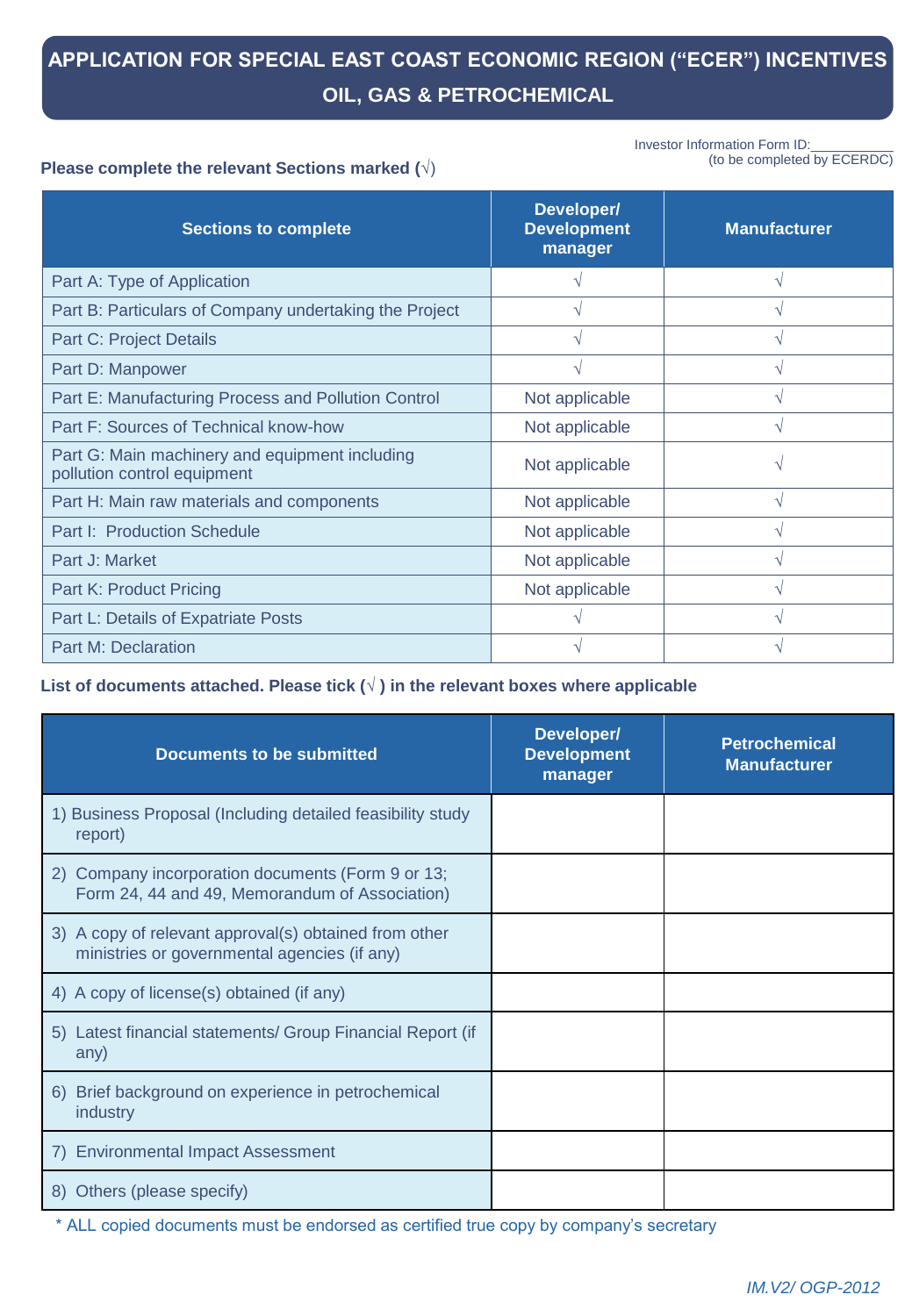# **A. TYPE OF APPLICATION**

**1. Type of application (Please tick (**√**) where relevant):**

| (a) | <b>Special ECER Incentive:</b>                                         |  |
|-----|------------------------------------------------------------------------|--|
|     | Income Tax Exemption<br>(i)                                            |  |
|     | or                                                                     |  |
|     | (ii) Income Tax Exemption Equivalent to Qualifying Capital Expenditure |  |
|     | or                                                                     |  |
|     | (iii) Customized incentive (please specify):                           |  |
|     | or/and                                                                 |  |
|     | (iv) Stamp duty exemption                                              |  |
| (b) | <b>Expatriate Posts</b>                                                |  |
|     |                                                                        |  |
|     |                                                                        |  |

## **2. Proposed Project in ECER**

|     | (a) Park Developer/ development manager |  |
|-----|-----------------------------------------|--|
| (b) | Manufacturer                            |  |
|     | (c) Others (please specify)             |  |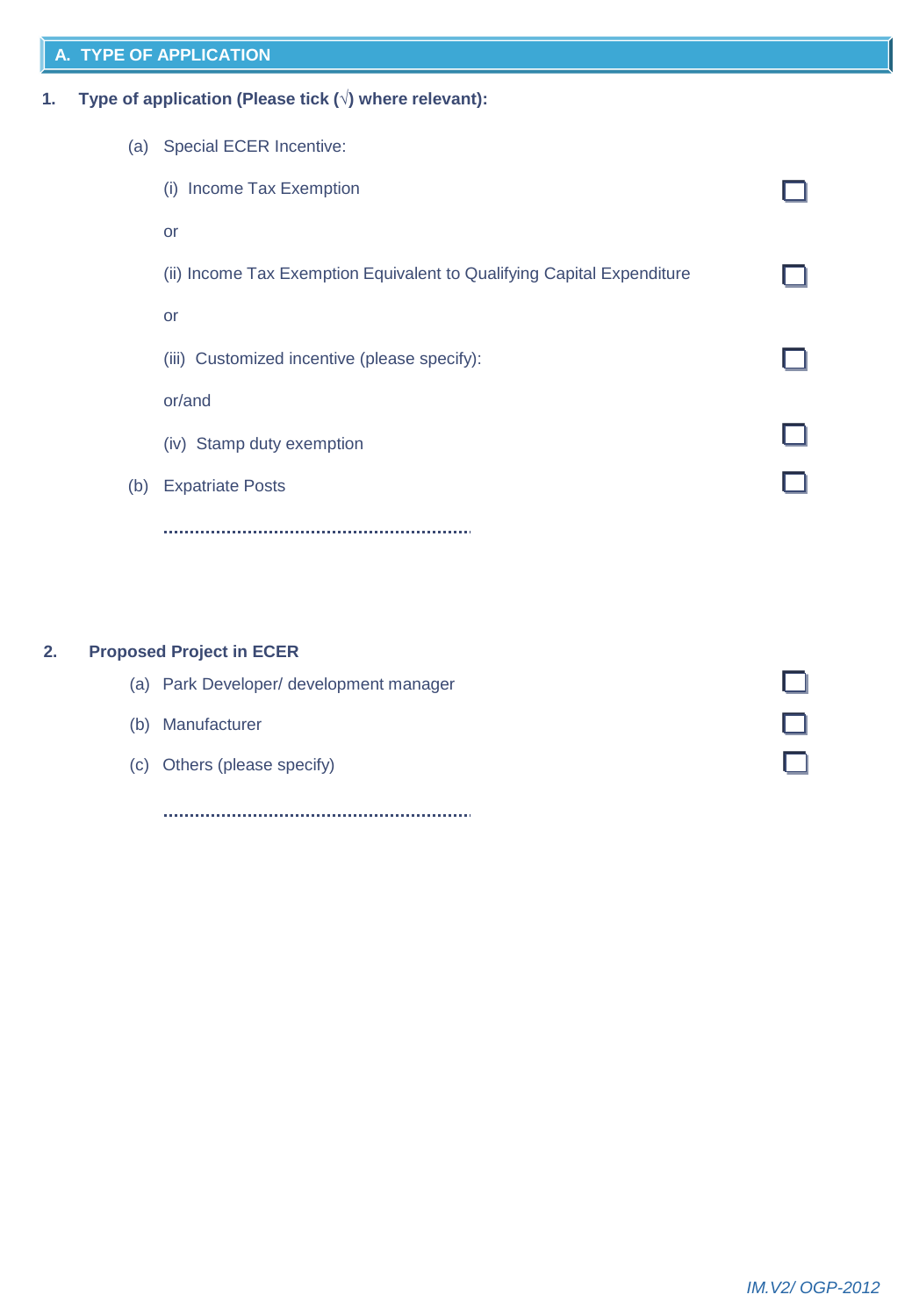|    | <b>B. PARTIGULARS OF COMPANT UNDERTANING THE PROJECT</b> |                                                                                      |                                  |  |  |  |
|----|----------------------------------------------------------|--------------------------------------------------------------------------------------|----------------------------------|--|--|--|
| 1. | (a)                                                      | Name of subsidiary undertaking the project                                           |                                  |  |  |  |
|    | (b)                                                      | <b>Correspondence Address</b>                                                        |                                  |  |  |  |
|    |                                                          |                                                                                      |                                  |  |  |  |
|    |                                                          | Contact person                                                                       | Designation                      |  |  |  |
|    |                                                          | Telephone no.                                                                        | Fax no.                          |  |  |  |
|    |                                                          | E-mail<br>Website                                                                    |                                  |  |  |  |
| 2. | (a)                                                      | Has the company been incorporated under the Companies Act, 1965?<br><b>No</b><br>Yes |                                  |  |  |  |
|    |                                                          | If yes, please fill in the following:                                                |                                  |  |  |  |
|    |                                                          | Date of incorporation<br>(i)                                                         | Company registration no.<br>(ii) |  |  |  |
|    |                                                          | Income tax reference no.<br>(iii)                                                    | Income tax branch office<br>(iv) |  |  |  |

**B. PARTICULARS OF COMPANY UNDERTAKING THE PROJECT**

# 3. Particulars of Board of Directors

| <b>Name and Residential Address</b> | <b>Nationality</b> | % Shares Held<br>in the Company |
|-------------------------------------|--------------------|---------------------------------|
|                                     |                    |                                 |
|                                     |                    |                                 |
|                                     |                    |                                 |
|                                     |                    |                                 |
|                                     |                    |                                 |

4. Please attach the group structure of the company undertaking the project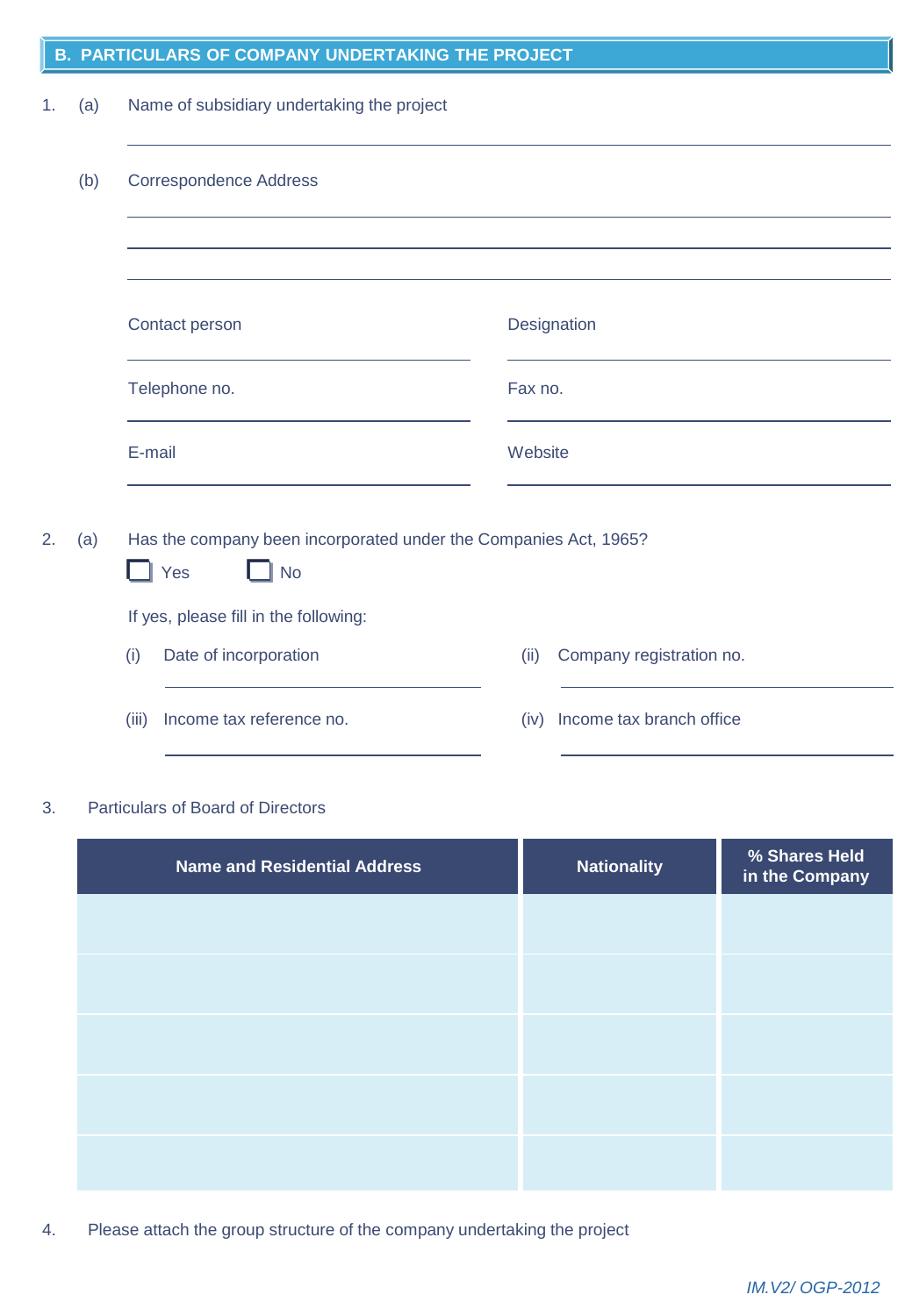# **1. Project Details:**

| (a) | <b>New Project</b>                        |
|-----|-------------------------------------------|
| (b) | <b>Existing Project:</b><br>(i) Expansion |
|     | (ii) Diversification/ additional products |
|     | (iii) Relocation                          |

## **2. Proposed Project (New/ Expansion/ Diversification/ Relocation)**

| <b>Proposed products/ Activities</b> | <b>HS tariff code</b> | <b>Proposed factory location</b> |
|--------------------------------------|-----------------------|----------------------------------|
|                                      |                       |                                  |
|                                      |                       |                                  |
|                                      |                       |                                  |
|                                      |                       |                                  |
|                                      |                       |                                  |
|                                      |                       |                                  |
|                                      |                       |                                  |
|                                      |                       |                                  |
|                                      |                       |                                  |
|                                      |                       |                                  |
|                                      |                       |                                  |

(b) Proposed date of commencement of project: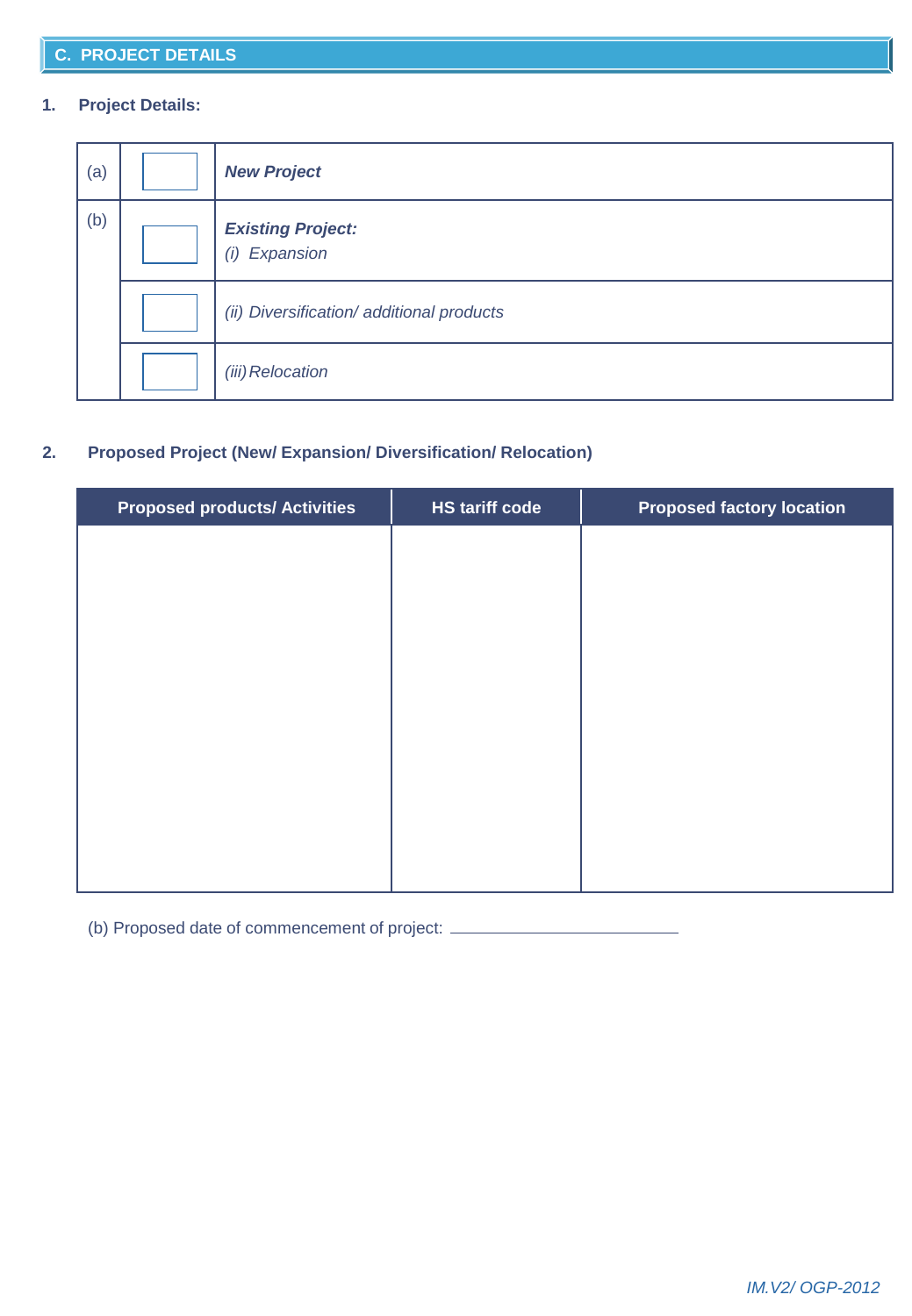#### **C. PROJECT DETAILS (cont'd)**

#### **3. For existing project ONLY**

| (a) | <b>Existing products/ produce/ activities</b> | <b>HS tariff code</b> | <b>Existing factory location</b> |
|-----|-----------------------------------------------|-----------------------|----------------------------------|
|     |                                               |                       |                                  |
|     |                                               |                       |                                  |
|     |                                               |                       |                                  |
|     |                                               |                       |                                  |
|     |                                               |                       |                                  |
|     |                                               |                       |                                  |
|     |                                               |                       |                                  |
|     |                                               |                       |                                  |
|     |                                               |                       |                                  |

- (b) Date of commencement of operation:
- (c) Particulars of Manufacturing License and/or incentives approved
	- (i) Please provide a copy of Manufacturing Licence and conditions and/or Incentive Letter and/or Pioneer Certificate and/or letter on effective date of Investment Tax Allowance granted to the company. (please state if the necessary licenses are yet to be acquired)

(ii) Products manufactured/ activities undertaken

| <b>Existing products/produce/activities</b> | <b>Date of Commercial</b><br>production | <b>Location</b> |
|---------------------------------------------|-----------------------------------------|-----------------|
|                                             |                                         |                 |
|                                             |                                         |                 |
|                                             |                                         |                 |
|                                             |                                         |                 |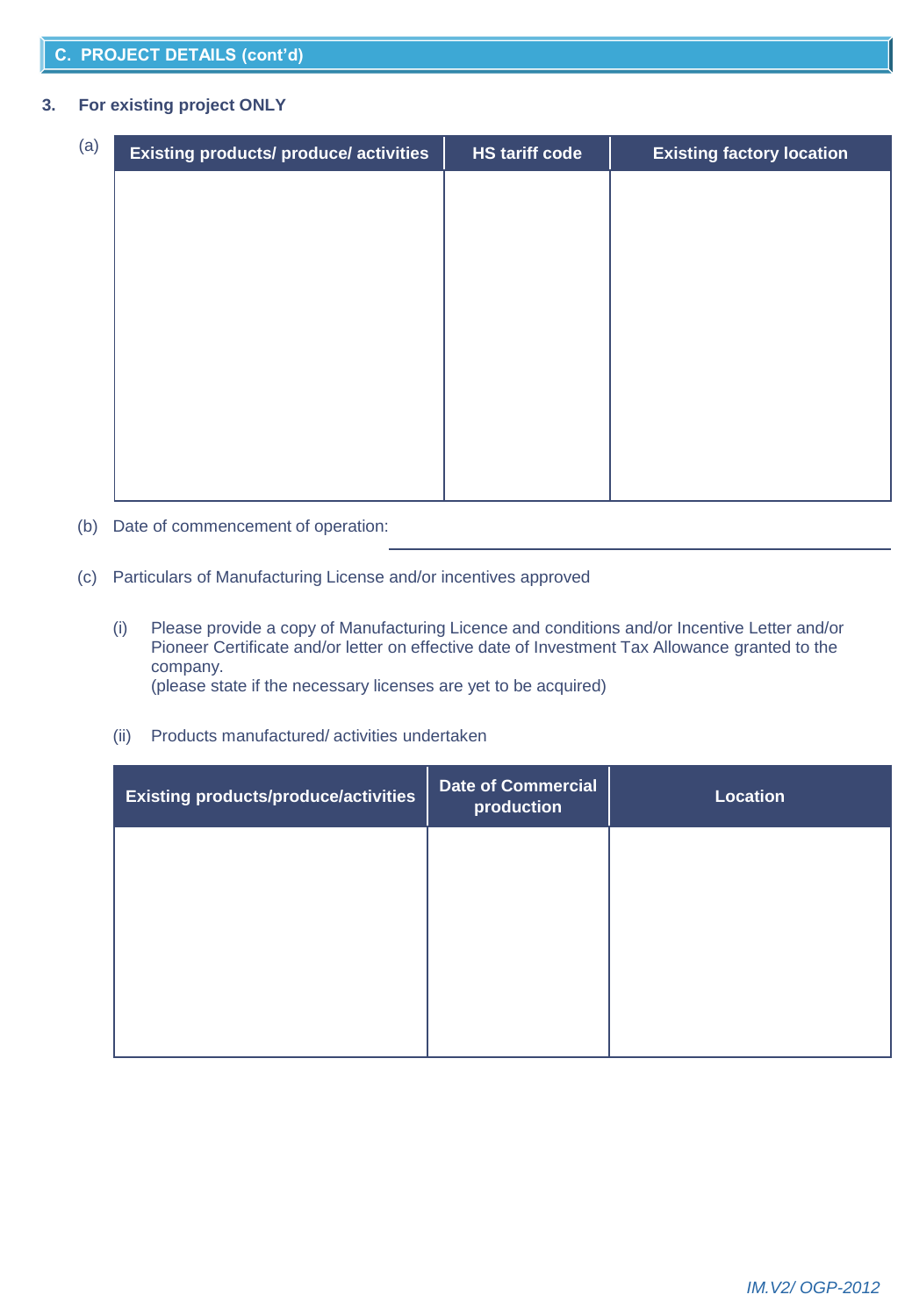#### *\* To fill in where relevant*

|                                                                      | <b>Existing</b><br>(for existing<br>project only) | <b>Proposed</b> | <b>Total</b> |
|----------------------------------------------------------------------|---------------------------------------------------|-----------------|--------------|
|                                                                      | <b>RM</b>                                         | <b>RM</b>       | <b>RM</b>    |
| 1. Fixed assets**                                                    |                                                   |                 |              |
| (i) Land<br>(Specify area in hectares)                               |                                                   |                 |              |
| (ii) Factory/ building<br>(Specify built-up area in m <sup>2</sup> ) |                                                   |                 |              |
| (iii) Plant and machinery                                            |                                                   |                 |              |
| (iv) Other equipment                                                 |                                                   |                 |              |
| Total fixed assets __________                                        |                                                   |                 |              |
| 2. Pre-operational expenditure                                       |                                                   |                 |              |
| 3. Working capital                                                   |                                                   |                 |              |
|                                                                      |                                                   |                 |              |
| ** If assets are rented/leased, please indicate                      |                                                   |                 |              |
| The annual cost of rental/lease below:                               |                                                   |                 |              |
| (i) Land<br>(Specify area in hectares)                               |                                                   |                 |              |
| (ii) Factory/ building<br>(Specify built-up area in m <sup>2</sup> ) |                                                   |                 |              |
| (iii) Plant and machinery                                            |                                                   |                 |              |
| (iv) Other equipment                                                 |                                                   |                 |              |
| <b>Total rental/lease</b>                                            |                                                   |                 |              |

Note:

\* If there is more than one project location, please provide the same information on a separate sheet of paper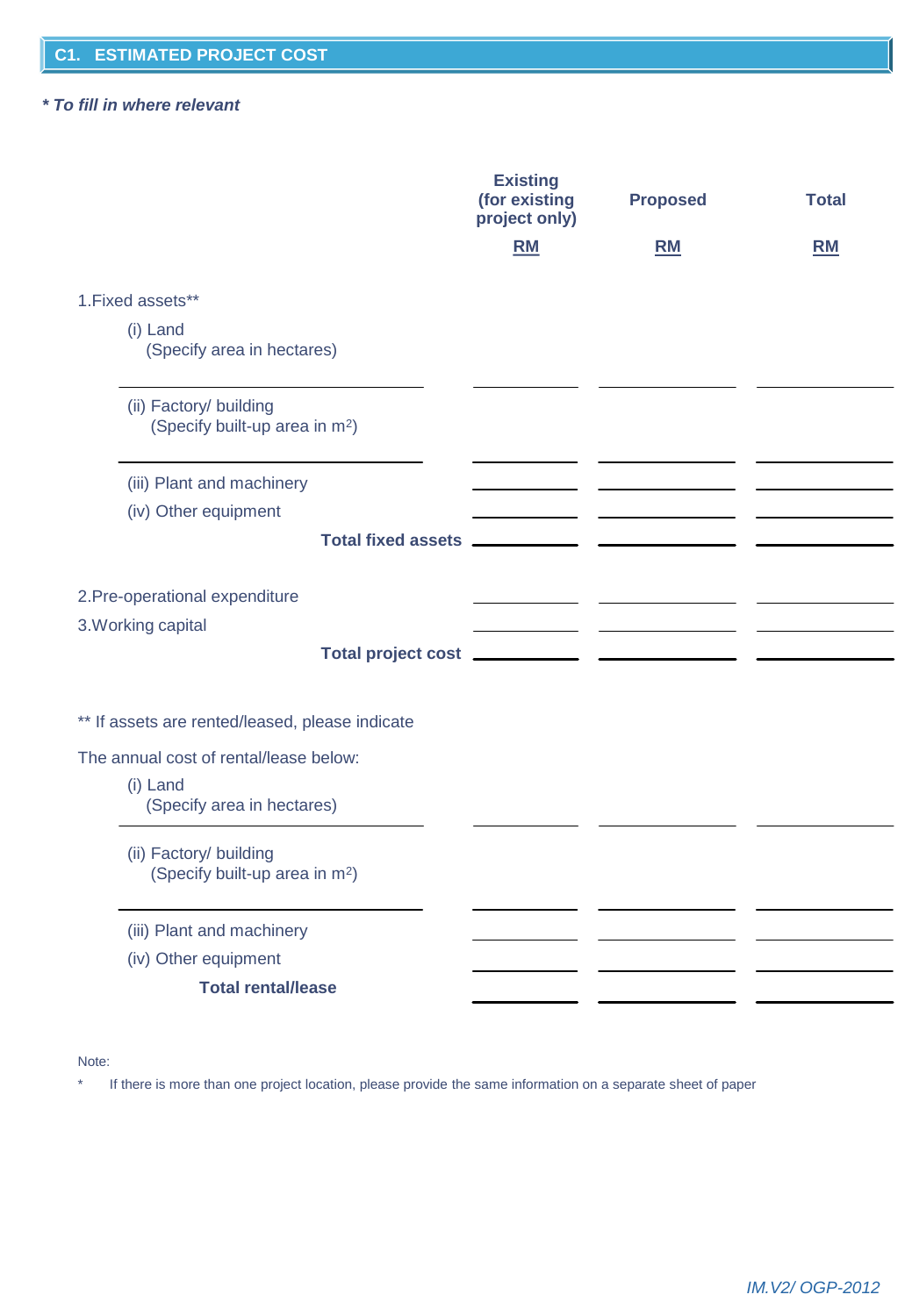|    |      |                                                                                           | <b>Existing</b><br>(For existing<br>company<br>only) | <b>Proposed</b>                              | <b>Total</b> | $\frac{0}{0}$ |
|----|------|-------------------------------------------------------------------------------------------|------------------------------------------------------|----------------------------------------------|--------------|---------------|
|    |      |                                                                                           | <b>RM</b>                                            | <b>RM</b>                                    | <b>RM</b>    |               |
| 1. |      | Authorised capital                                                                        |                                                      |                                              |              |               |
| 2. |      | Shareholders' funds                                                                       |                                                      |                                              |              |               |
|    | (a)  | Paid-up capital                                                                           |                                                      |                                              |              |               |
|    | (i)  | Malaysian individuals                                                                     |                                                      |                                              |              |               |
|    |      | Bumiputera                                                                                |                                                      |                                              |              |               |
|    |      | Non-Bumiputera                                                                            |                                                      |                                              |              |               |
|    | (ii) | Companies incorporated in Malaysia*                                                       |                                                      |                                              |              |               |
|    |      | (iii) Foreign nationals/companies<br>(Specify name and nationality/ country<br>of origin) |                                                      |                                              |              |               |
|    |      | Total of (i), (ii) and (iii)<br>(b) Reserves (excluding capital appreciation)             |                                                      | the control of the control of the control of |              | 100%          |
|    |      | Total of (a) and (b)                                                                      |                                                      |                                              |              |               |

\* For 2(a)(ii), please provide equity structure of shareholder as follows:

| <b>Name of company:</b>                                                              |               | Name of company:                                                                     |               |
|--------------------------------------------------------------------------------------|---------------|--------------------------------------------------------------------------------------|---------------|
| <b>Bumiputera</b>                                                                    | $\frac{0}{0}$ | <b>Bumiputera</b>                                                                    | $\frac{0}{0}$ |
| Non-Bumiputera                                                                       |               | Non-Bumiputera                                                                       |               |
| Foreign nationals/companies<br>(Specify name and nationality /<br>country of origin) |               | Foreign nationals/companies<br>(Specify name and nationality /<br>country of origin) |               |
| <b>Total</b>                                                                         | 100%          | <b>Total</b>                                                                         | 100%          |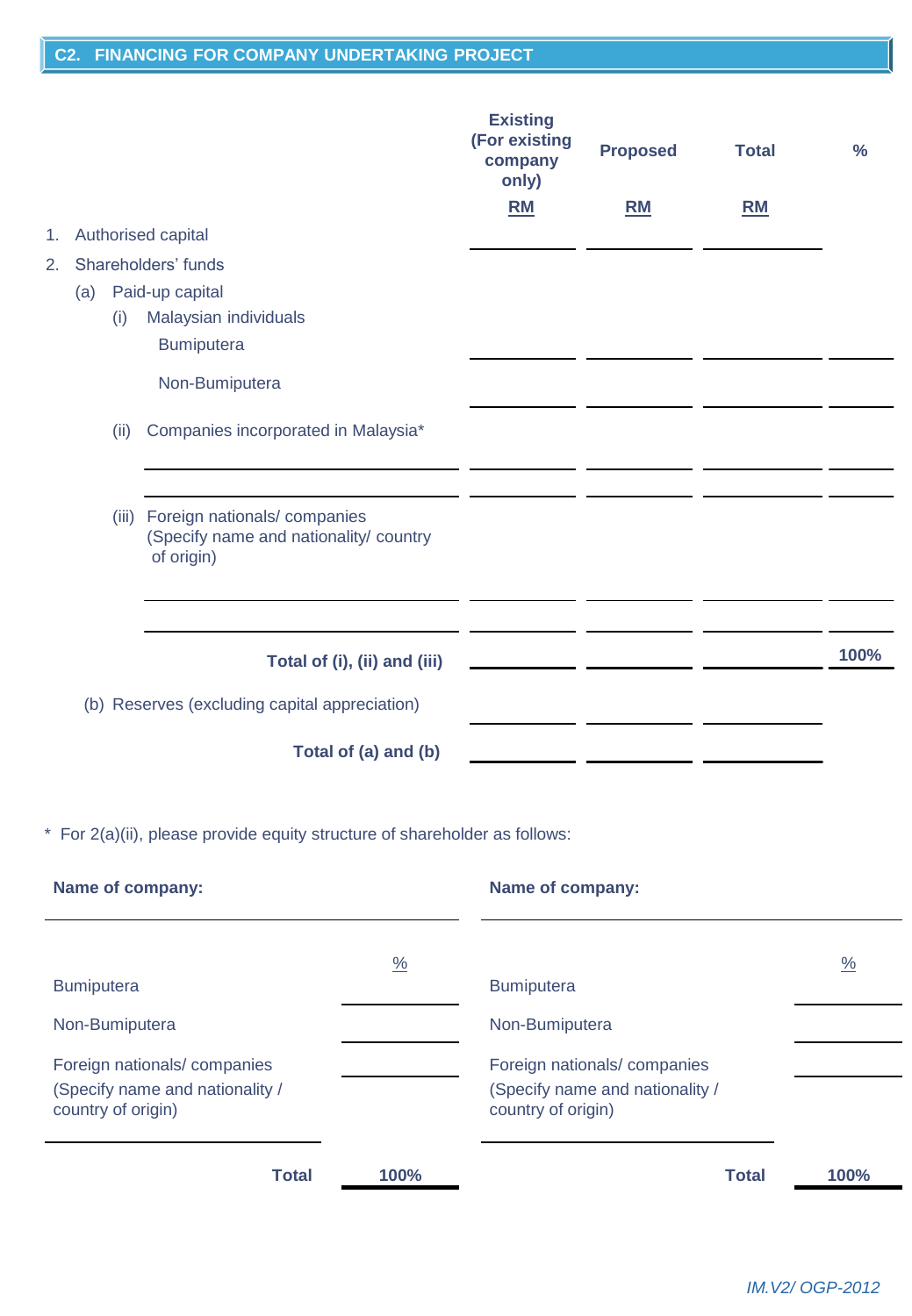#### **C2. FINANCING FOR COMPANY UNDERTAKING PROJECT (cont'd)**

|    |                                      | <b>Existing</b><br>(for existing<br>project only) | <b>Proposed</b> | <b>Total</b> |
|----|--------------------------------------|---------------------------------------------------|-----------------|--------------|
|    |                                      | RM                                                | RM              | RM           |
| 3. | Loan                                 |                                                   |                 |              |
|    | <b>Domestic</b>                      |                                                   |                 |              |
|    | Foreign (Specify country of origin): |                                                   |                 |              |
|    | <b>Total</b>                         |                                                   |                 |              |
| 4. | Other sources (please specify):      |                                                   |                 |              |
|    |                                      |                                                   |                 |              |
|    |                                      |                                                   |                 |              |
|    | <b>Total</b>                         |                                                   |                 |              |
|    | Total of 2, 3 and 4                  |                                                   |                 |              |

## **5. Facilitation fund**

**Unit Kerjasama Awam Swasta (UKAS) (for Non- Bumiputera Only)**

**TERAJU (for Bumiputera Only)**

Please submit the form to UKAS/TERAJU and a copy to ECERDC

**6. State the name of any other company in Malaysia manufacturing the same/similar products in which the applicant company or any shareholder of the applicant company has equity participation.**

| Company registration no. | Name of company |
|--------------------------|-----------------|
|                          |                 |
|                          |                 |
|                          |                 |
|                          |                 |
|                          |                 |
|                          |                 |
|                          |                 |
|                          |                 |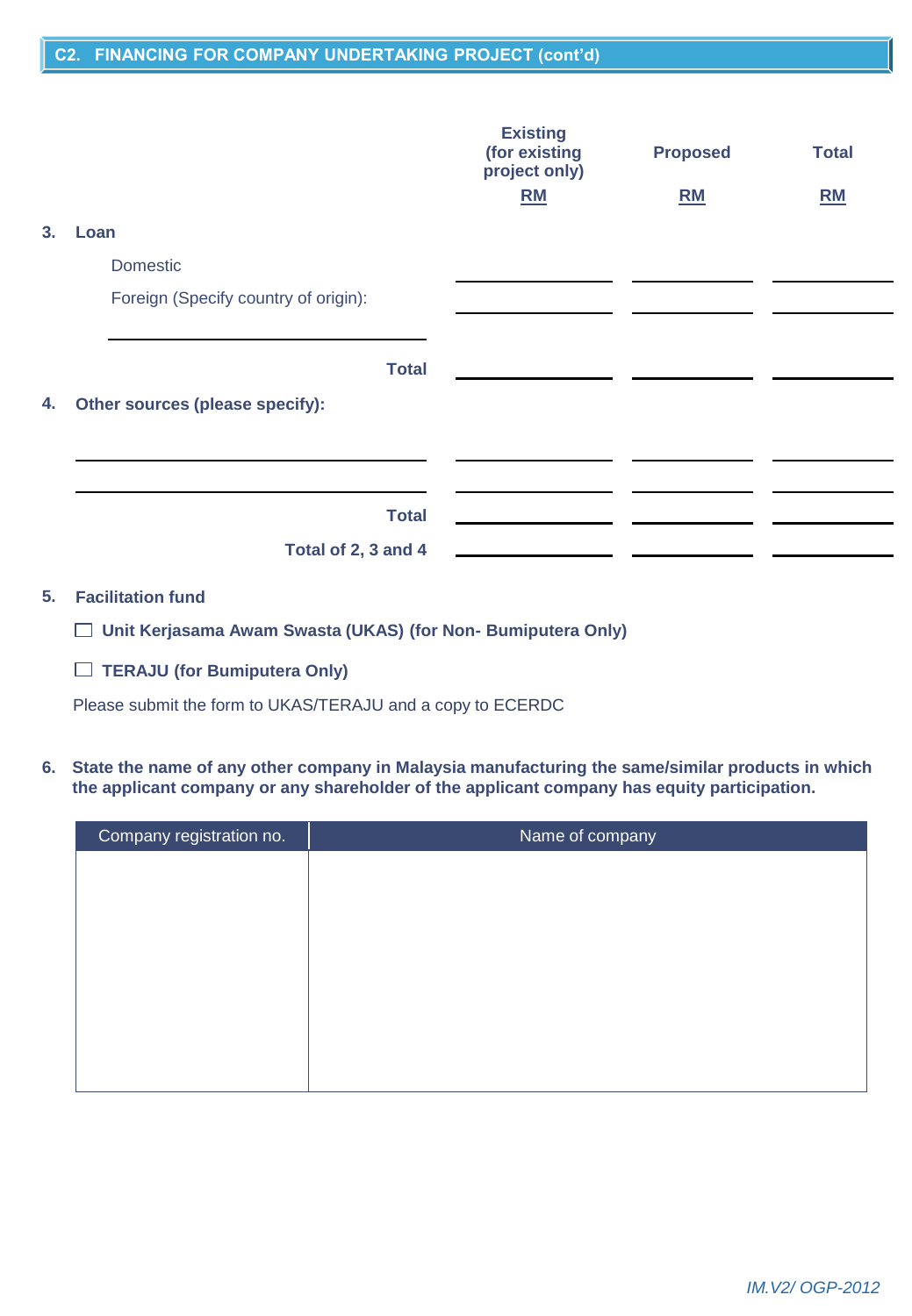Please fill in where relevant

Please note that the information is required to enable the government to undertake the appropriate manpower planning to meet the specific manpower needs of companies proposing to establish projects in Malaysia

|    |                                                                                                                     | <b>Full-time employment</b> |                         |               |               |                         |               |              |
|----|---------------------------------------------------------------------------------------------------------------------|-----------------------------|-------------------------|---------------|---------------|-------------------------|---------------|--------------|
|    | <b>Category</b>                                                                                                     |                             | Malaysian*              |               |               | <b>Foreign national</b> |               |              |
|    |                                                                                                                     | <b>Degree</b>               | Diploma/<br>Certificate | <b>Others</b> | <b>Degree</b> | Diploma/<br>Certificate | <b>Others</b> | <b>Total</b> |
| 1. | <b>Managerial staff</b>                                                                                             |                             |                         |               |               |                         |               |              |
|    | (a) Technical qualifications                                                                                        |                             |                         |               |               |                         |               |              |
|    | <b>Electrical &amp; Electronics</b><br>(i)<br>Engineering                                                           |                             |                         |               |               |                         |               |              |
|    | (ii)<br><b>Mechanical Engineering</b>                                                                               |                             |                         |               |               |                         |               |              |
|    | <b>Chemical Engineering</b><br>(iii)                                                                                |                             |                         |               |               |                         |               |              |
|    | Other (please specify)<br>(iv)                                                                                      |                             |                         |               |               |                         |               |              |
|    | (b) Science Qualifications                                                                                          |                             |                         |               |               |                         |               |              |
|    | Chemistry<br>(i)                                                                                                    |                             |                         |               |               |                         |               |              |
|    | Physics<br>(ii)                                                                                                     |                             |                         |               |               |                         |               |              |
|    | Biotechnology/<br>(iii)<br>Microbiology                                                                             |                             |                         |               |               |                         |               |              |
|    | Pharmacy<br>(iv)                                                                                                    |                             |                         |               |               |                         |               |              |
|    | <b>Computer Science</b><br>(v)                                                                                      |                             |                         |               |               |                         |               |              |
|    | Others (please specify)<br>(vi)                                                                                     |                             |                         |               |               |                         |               |              |
|    | (c) Other qualifications/<br>experience<br>(e.g. economics, marketing,<br>finance & accounting.<br>Please specify): |                             |                         |               |               |                         |               |              |
| 2. | Technical and supervisory staff with:                                                                               |                             |                         |               |               |                         |               |              |
|    | (a) Technical qualifications                                                                                        |                             |                         |               |               |                         |               |              |
|    | <b>Electrical &amp; Electronics</b><br>(i)<br>Engineering                                                           |                             |                         |               |               |                         |               |              |
|    | <b>Mechanical Engineering</b><br>(ii)                                                                               |                             |                         |               |               |                         |               |              |
|    | <b>Chemical Engineering</b><br>(iii)                                                                                |                             |                         |               |               |                         |               |              |
|    | Other (please specify)<br>(iv)                                                                                      |                             |                         |               |               |                         |               |              |

*Note:*

*1. For existing companies, please provide details of existing manpower on separate sheet of paper.*

*2. If there is more than one factory location, please provide manpower details for each location on separate sheet of paper.*

*\* Where applicable, please provide breakdown of employment of ECER locals on a separate sheet of paper.*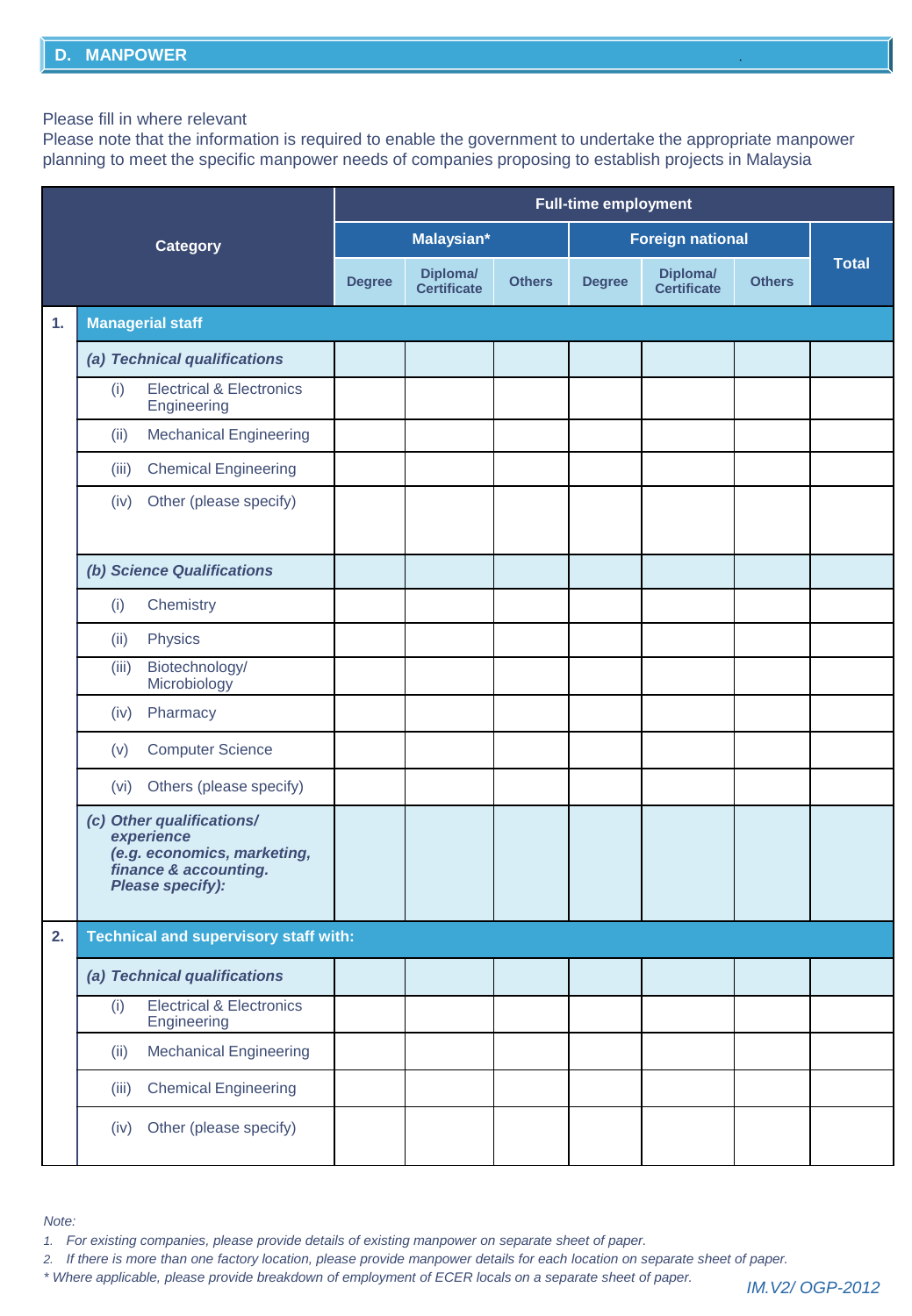|    | D. MANPOWER (cont'd)                                                                                                                                                                                                                                                                                                                                                                                                                                                                                                                                                                                                                                                                                                                                                                                                                                                                                                                                                                                       |               |                         |               |                         |                         |               |              |
|----|------------------------------------------------------------------------------------------------------------------------------------------------------------------------------------------------------------------------------------------------------------------------------------------------------------------------------------------------------------------------------------------------------------------------------------------------------------------------------------------------------------------------------------------------------------------------------------------------------------------------------------------------------------------------------------------------------------------------------------------------------------------------------------------------------------------------------------------------------------------------------------------------------------------------------------------------------------------------------------------------------------|---------------|-------------------------|---------------|-------------------------|-------------------------|---------------|--------------|
|    | <b>Full-time employment</b>                                                                                                                                                                                                                                                                                                                                                                                                                                                                                                                                                                                                                                                                                                                                                                                                                                                                                                                                                                                |               |                         |               |                         |                         |               |              |
|    | <b>Category</b>                                                                                                                                                                                                                                                                                                                                                                                                                                                                                                                                                                                                                                                                                                                                                                                                                                                                                                                                                                                            | Malaysian*    |                         |               | <b>Foreign national</b> |                         |               |              |
|    |                                                                                                                                                                                                                                                                                                                                                                                                                                                                                                                                                                                                                                                                                                                                                                                                                                                                                                                                                                                                            | <b>Degree</b> | Diploma/<br>Certificate | <b>Others</b> | <b>Degree</b>           | Diploma/<br>Certificate | <b>Others</b> | <b>Total</b> |
| 2. | Technical and supervisory staff with: (cont'd)                                                                                                                                                                                                                                                                                                                                                                                                                                                                                                                                                                                                                                                                                                                                                                                                                                                                                                                                                             |               |                         |               |                         |                         |               |              |
|    | (b) Science Qualifications                                                                                                                                                                                                                                                                                                                                                                                                                                                                                                                                                                                                                                                                                                                                                                                                                                                                                                                                                                                 |               |                         |               |                         |                         |               |              |
|    | Chemistry<br>(i)                                                                                                                                                                                                                                                                                                                                                                                                                                                                                                                                                                                                                                                                                                                                                                                                                                                                                                                                                                                           |               |                         |               |                         |                         |               |              |
|    | Physics<br>(ii)                                                                                                                                                                                                                                                                                                                                                                                                                                                                                                                                                                                                                                                                                                                                                                                                                                                                                                                                                                                            |               |                         |               |                         |                         |               |              |
|    | Biotechnology/<br>(iii)<br>Microbiology                                                                                                                                                                                                                                                                                                                                                                                                                                                                                                                                                                                                                                                                                                                                                                                                                                                                                                                                                                    |               |                         |               |                         |                         |               |              |
|    | Pharmacy<br>(iv)                                                                                                                                                                                                                                                                                                                                                                                                                                                                                                                                                                                                                                                                                                                                                                                                                                                                                                                                                                                           |               |                         |               |                         |                         |               |              |
|    | <b>Computer Science</b><br>(v)                                                                                                                                                                                                                                                                                                                                                                                                                                                                                                                                                                                                                                                                                                                                                                                                                                                                                                                                                                             |               |                         |               |                         |                         |               |              |
|    | Others (please specify)<br>(vi)                                                                                                                                                                                                                                                                                                                                                                                                                                                                                                                                                                                                                                                                                                                                                                                                                                                                                                                                                                            |               |                         |               |                         |                         |               |              |
|    | (c) Other qualifications/<br>experience<br><b>Craft Skills</b>                                                                                                                                                                                                                                                                                                                                                                                                                                                                                                                                                                                                                                                                                                                                                                                                                                                                                                                                             |               |                         |               |                         |                         |               |              |
|    | Plant maintenance<br>(i)<br>mechanic                                                                                                                                                                                                                                                                                                                                                                                                                                                                                                                                                                                                                                                                                                                                                                                                                                                                                                                                                                       |               |                         |               |                         |                         |               |              |
|    | Tool & die maker<br>(ii)                                                                                                                                                                                                                                                                                                                                                                                                                                                                                                                                                                                                                                                                                                                                                                                                                                                                                                                                                                                   |               |                         |               |                         |                         |               |              |
|    | Machinist<br>(iii)                                                                                                                                                                                                                                                                                                                                                                                                                                                                                                                                                                                                                                                                                                                                                                                                                                                                                                                                                                                         |               |                         |               |                         |                         |               |              |
|    | IT personnel (including<br>(iv)<br>CAD/CAM designer &<br>DCS operator)                                                                                                                                                                                                                                                                                                                                                                                                                                                                                                                                                                                                                                                                                                                                                                                                                                                                                                                                     |               |                         |               |                         |                         |               |              |
|    | <b>Quality Controller</b><br>(v)                                                                                                                                                                                                                                                                                                                                                                                                                                                                                                                                                                                                                                                                                                                                                                                                                                                                                                                                                                           |               |                         |               |                         |                         |               |              |
|    | Electrician<br>(vi)                                                                                                                                                                                                                                                                                                                                                                                                                                                                                                                                                                                                                                                                                                                                                                                                                                                                                                                                                                                        |               |                         |               |                         |                         |               |              |
|    | (vii) Chargeman                                                                                                                                                                                                                                                                                                                                                                                                                                                                                                                                                                                                                                                                                                                                                                                                                                                                                                                                                                                            |               |                         |               |                         |                         |               |              |
|    | (viii) Welder                                                                                                                                                                                                                                                                                                                                                                                                                                                                                                                                                                                                                                                                                                                                                                                                                                                                                                                                                                                              |               |                         |               |                         |                         |               |              |
|    | (ix) Other special skills<br>related to the sector<br>(Please specify):<br>$\begin{array}{c}\n\text{(a)} \quad \text{(b)} \quad \text{(c)} \quad \text{(d)} \quad \text{(e)} \quad \text{(f)} \quad \text{(g)} \quad \text{(h)} \quad \text{(i)} \quad \text{(ii)} \quad \text{(iii)} \quad \text{(iv)} \quad \text{(iv)} \quad \text{(v)} \quad \text{(v)} \quad \text{(v)} \quad \text{(v)} \quad \text{(v)} \quad \text{(v)} \quad \text{(v)} \quad \text{(v)} \quad \text{(v)} \quad \text{(v)} \quad \text{(v)} \quad \text{(v)} \quad \text{(v)} \quad \text{(v)} \quad \text{(v)} \quad \text{(v)} \quad \text{(v)} \quad \text$<br>(C)<br>$\begin{picture}(150,10) \put(0,0){\line(1,0){10}} \put(0,0){\line(1,0){10}} \put(0,0){\line(1,0){10}} \put(0,0){\line(1,0){10}} \put(0,0){\line(1,0){10}} \put(0,0){\line(1,0){10}} \put(0,0){\line(1,0){10}} \put(0,0){\line(1,0){10}} \put(0,0){\line(1,0){10}} \put(0,0){\line(1,0){10}} \put(0,0){\line(1,0){10}} \put(0,0){\line(1,0){10}} \put(0$ |               |                         |               |                         |                         |               |              |
|    | (e)<br>(f)<br>(g)                                                                                                                                                                                                                                                                                                                                                                                                                                                                                                                                                                                                                                                                                                                                                                                                                                                                                                                                                                                          |               |                         |               |                         |                         |               |              |
| 3. | (a) Sales and Clerical                                                                                                                                                                                                                                                                                                                                                                                                                                                                                                                                                                                                                                                                                                                                                                                                                                                                                                                                                                                     |               |                         |               |                         |                         |               |              |
|    | (b) Other general workers                                                                                                                                                                                                                                                                                                                                                                                                                                                                                                                                                                                                                                                                                                                                                                                                                                                                                                                                                                                  |               |                         |               |                         |                         |               |              |
| 4. | <b>Machine operators and</b><br>assemblers**                                                                                                                                                                                                                                                                                                                                                                                                                                                                                                                                                                                                                                                                                                                                                                                                                                                                                                                                                               |               |                         |               |                         |                         |               |              |
|    | <b>Total:</b>                                                                                                                                                                                                                                                                                                                                                                                                                                                                                                                                                                                                                                                                                                                                                                                                                                                                                                                                                                                              |               |                         |               |                         |                         |               |              |

*Note:*

*\*\* Machine operators and assemblers are those involved in the production/assembly line who receive mainly on the job training for a period between 3 to 6 months, e.g. production operators IM.V2/ OGP-2012*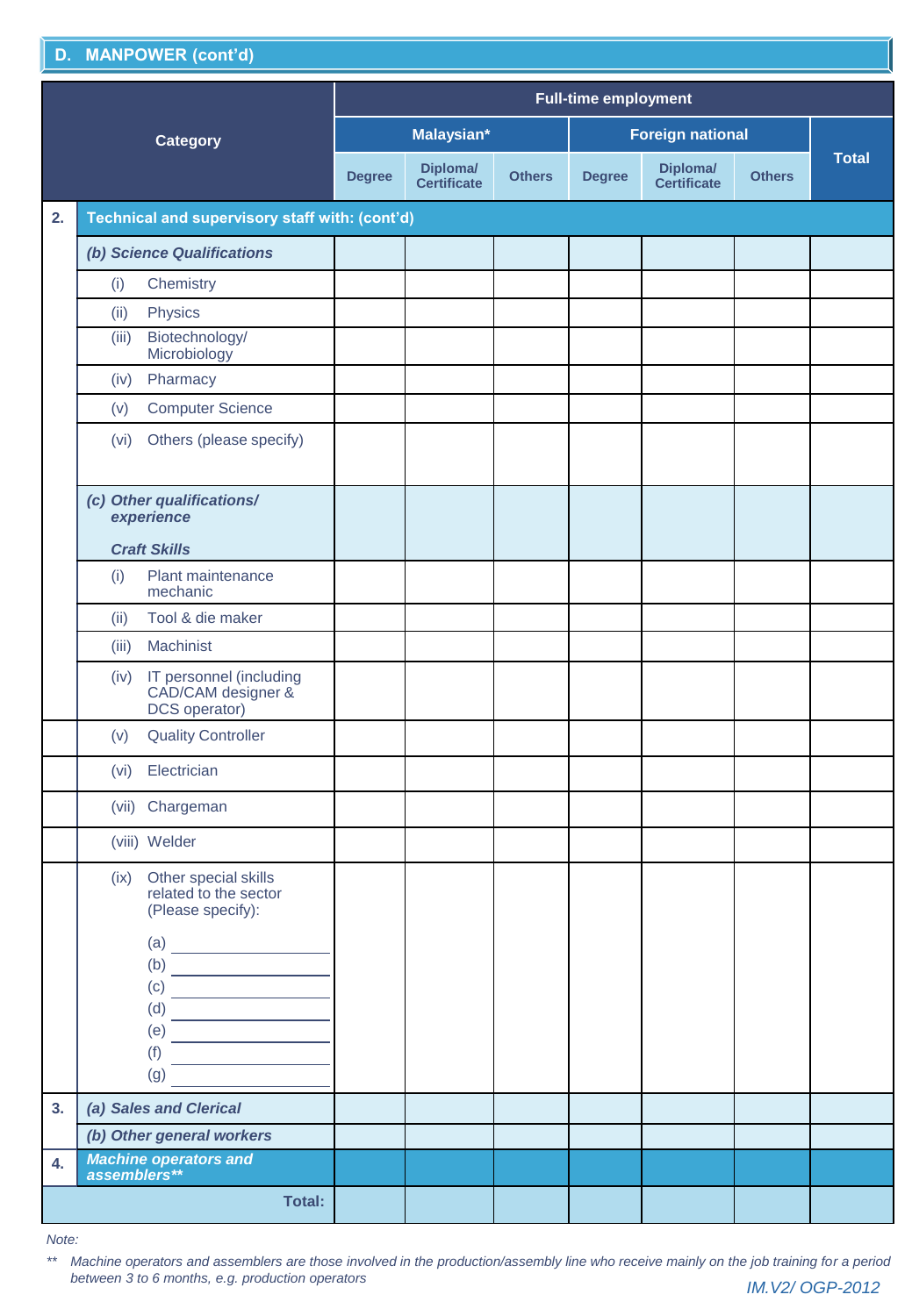#### **6***. Salary Structure*

| <b>Salary</b>                                                                                                                                          | No. of<br>employees | <b>Percentage</b><br>(%) |
|--------------------------------------------------------------------------------------------------------------------------------------------------------|---------------------|--------------------------|
| No. of Employee earning between RM3,000 and RM4,999 (including allowances)<br>No. of Employee earning between RM5,000 and above (including allowances) |                     |                          |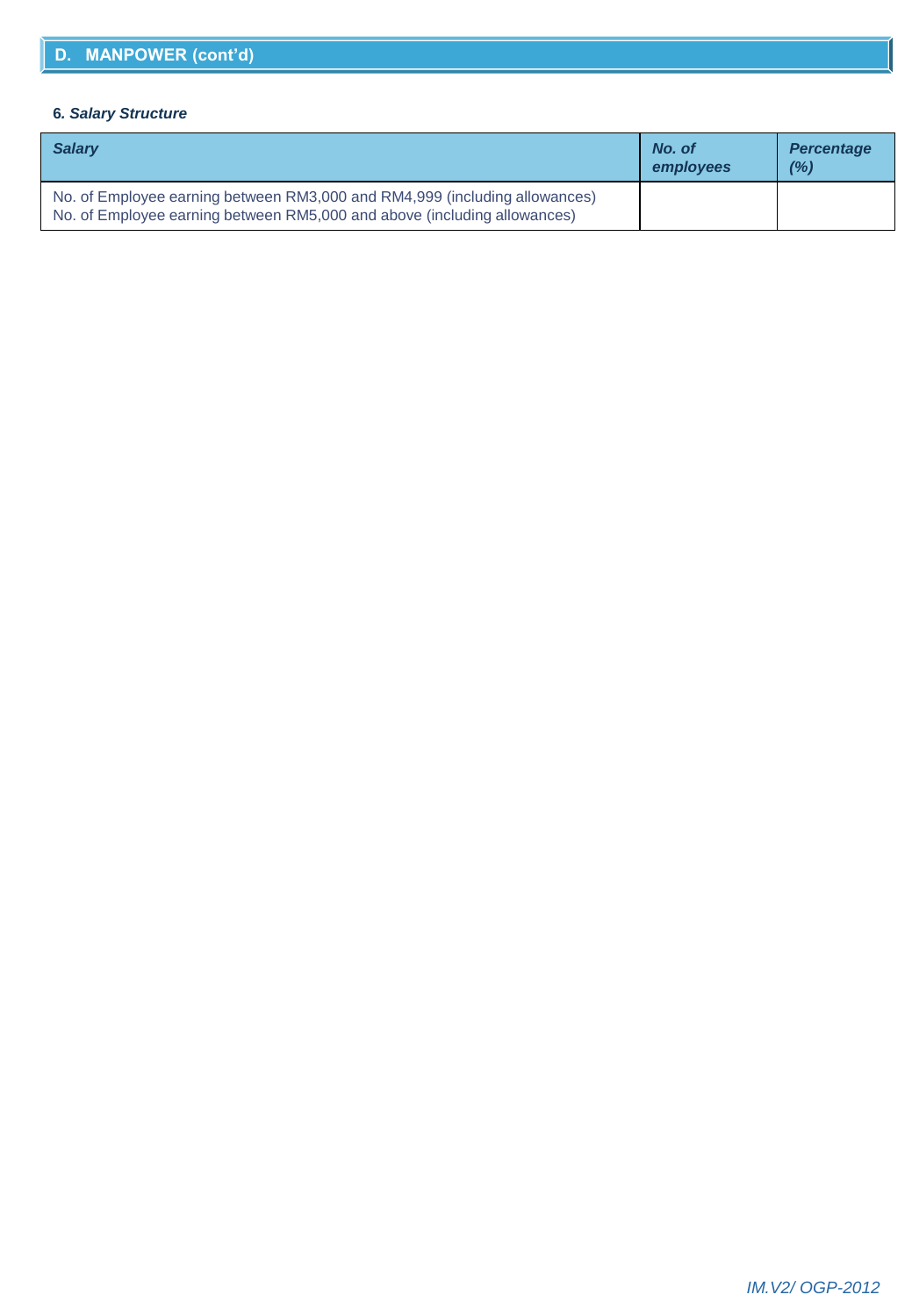- 1. Please attach the manufacturing process flow chart and explain the major processes. Indicate processes according to type of machinery used as follows:
	- R Robotic machinery
	- A Automatic machinery
	- S Semi-automatic machinery
	- M Manual Operation
- 2. From the manufacturing process flow chart, please provide details on emission of pollutants.

| <b>Point of emission</b> | <b>Type of pollutants</b> | <b>Quantity</b> |
|--------------------------|---------------------------|-----------------|
|                          |                           |                 |
|                          |                           |                 |
|                          |                           |                 |
|                          |                           |                 |

## **F. SOURCES OF TECHINICAL KNOW-HOW**

| Name and address of supplier | <b>Years of experience</b> | <b>Relationship with applicant</b><br>(e.g. machinery supplier, parent<br>company/associate company) |
|------------------------------|----------------------------|------------------------------------------------------------------------------------------------------|
|                              |                            |                                                                                                      |
|                              |                            |                                                                                                      |
|                              |                            |                                                                                                      |
|                              |                            |                                                                                                      |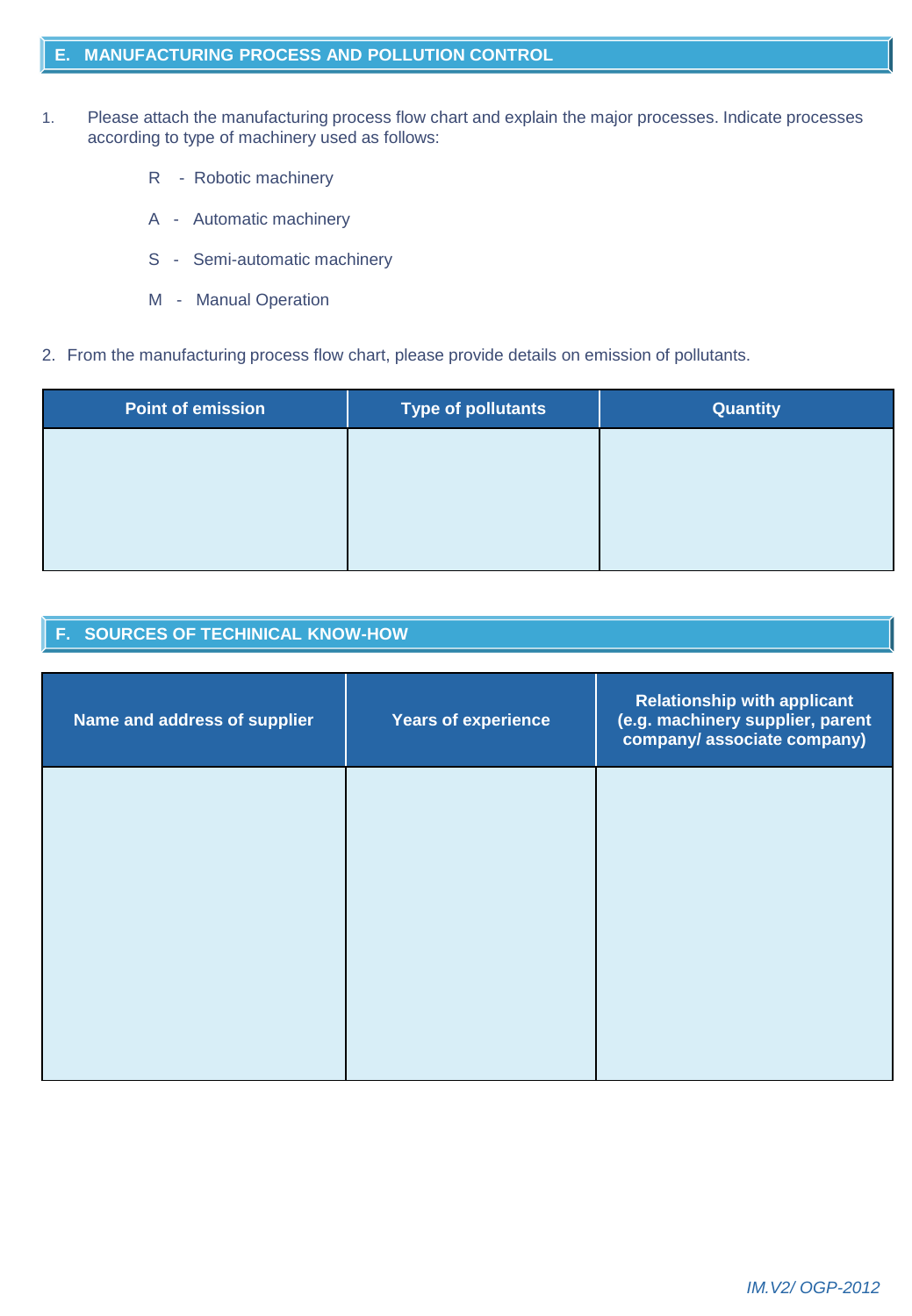#### **G. MAIN MACHINERY AND EQUIPMENT INCLUDING POLLUTION CONTROL EQUIPMENT**

| <b>Description</b> | Type* | Unit | <b>Function</b> | <b>Country of<br/>Origin</b> | Cost<br>(RM) |
|--------------------|-------|------|-----------------|------------------------------|--------------|
|                    |       |      |                 |                              |              |
|                    |       |      |                 |                              |              |
|                    |       |      |                 |                              |              |
|                    |       |      |                 |                              |              |
|                    |       |      |                 |                              |              |
|                    |       |      |                 |                              |              |
|                    |       |      |                 |                              |              |
|                    |       |      |                 |                              |              |
|                    |       |      |                 |                              |              |
|                    |       |      |                 |                              |              |
|                    |       |      |                 |                              |              |
|                    |       |      |                 |                              |              |
|                    |       |      |                 |                              |              |

**Note:**

**\* Indicate:**

**R** - robotic machinery **A** - automatic machinery **S** - semi-automatic machinery **M** - manual operation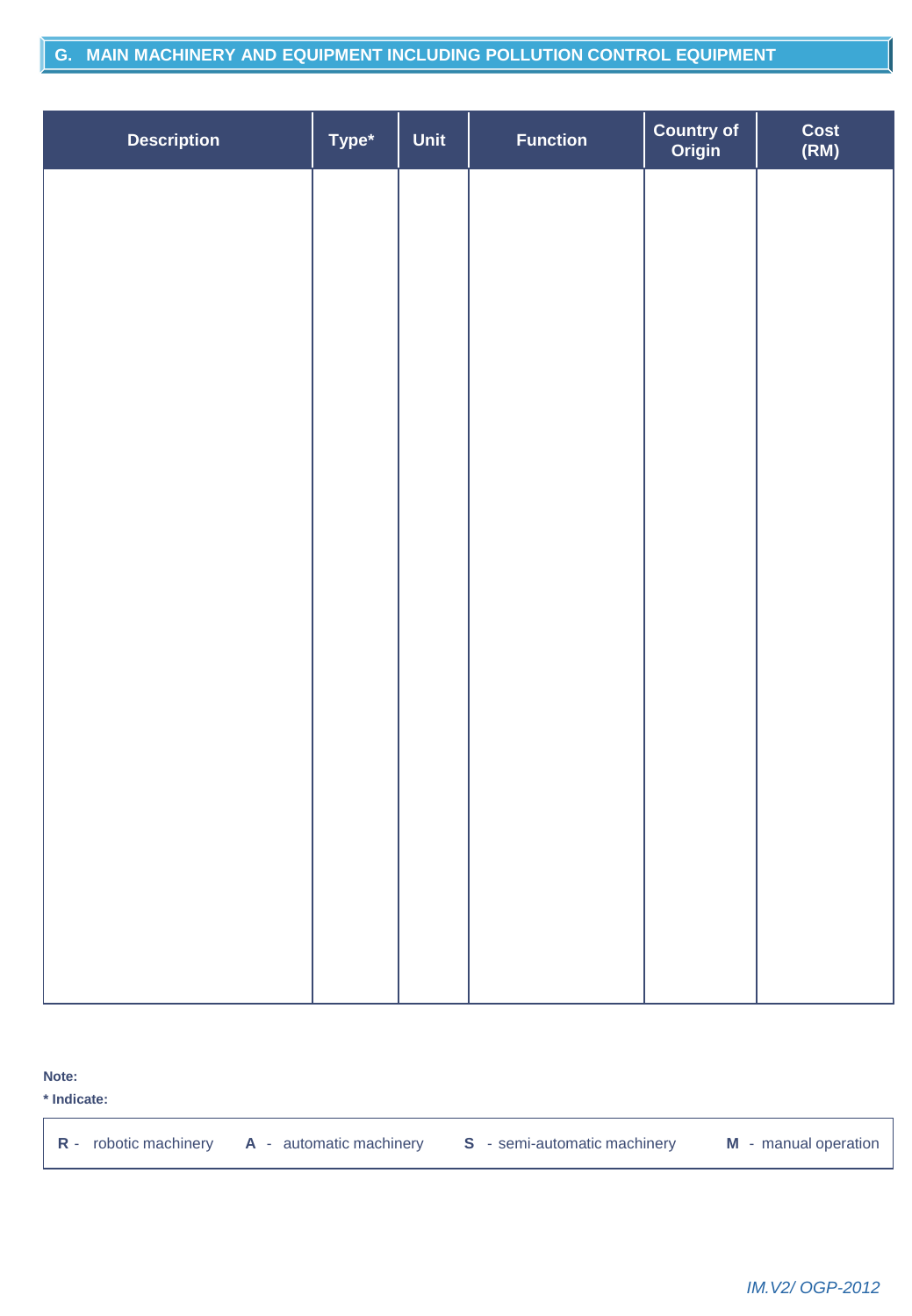# **H. MAIN RAW MATERIALS, COMPONENTS AND SERVICES**

|                                                                                                                                                                                                                                         |                         |                           | <b>Source</b>         |                                   |                 |                             |
|-----------------------------------------------------------------------------------------------------------------------------------------------------------------------------------------------------------------------------------------|-------------------------|---------------------------|-----------------------|-----------------------------------|-----------------|-----------------------------|
| <b>Raw materials and</b>                                                                                                                                                                                                                | Quantity*<br>per annum  | Value per<br>annum        |                       | <b>Local Manufacturer</b>         |                 | <b>Import</b>               |
| components                                                                                                                                                                                                                              |                         | (RM)                      | $%$ of<br>value       | Name and<br>address               | $%$ of<br>value | <b>Country</b><br>of origin |
|                                                                                                                                                                                                                                         |                         |                           |                       |                                   |                 |                             |
|                                                                                                                                                                                                                                         |                         | <b>Value per</b><br>annum | <b>Local supplier</b> |                                   | <b>Import</b>   |                             |
|                                                                                                                                                                                                                                         | <b>Type of services</b> |                           | $%$ of<br>value       | <b>Name and</b><br><b>address</b> | $%$ of<br>value | <b>Country</b><br>of origin |
|                                                                                                                                                                                                                                         |                         |                           |                       |                                   |                 |                             |
| Please provide potential entrepreneurial opportunities the company would be able to contribute to<br>ECER (e.g. creation of vendors/ Subcontracting part of the value chain to develop skills amongst the<br>local ECER community etc.) |                         |                           |                       |                                   |                 |                             |
|                                                                                                                                                                                                                                         |                         |                           |                       |                                   |                 |                             |

*Note:*

*\* Units as specified in the 'Malaysian Trade Classification and Customs Duties Order'*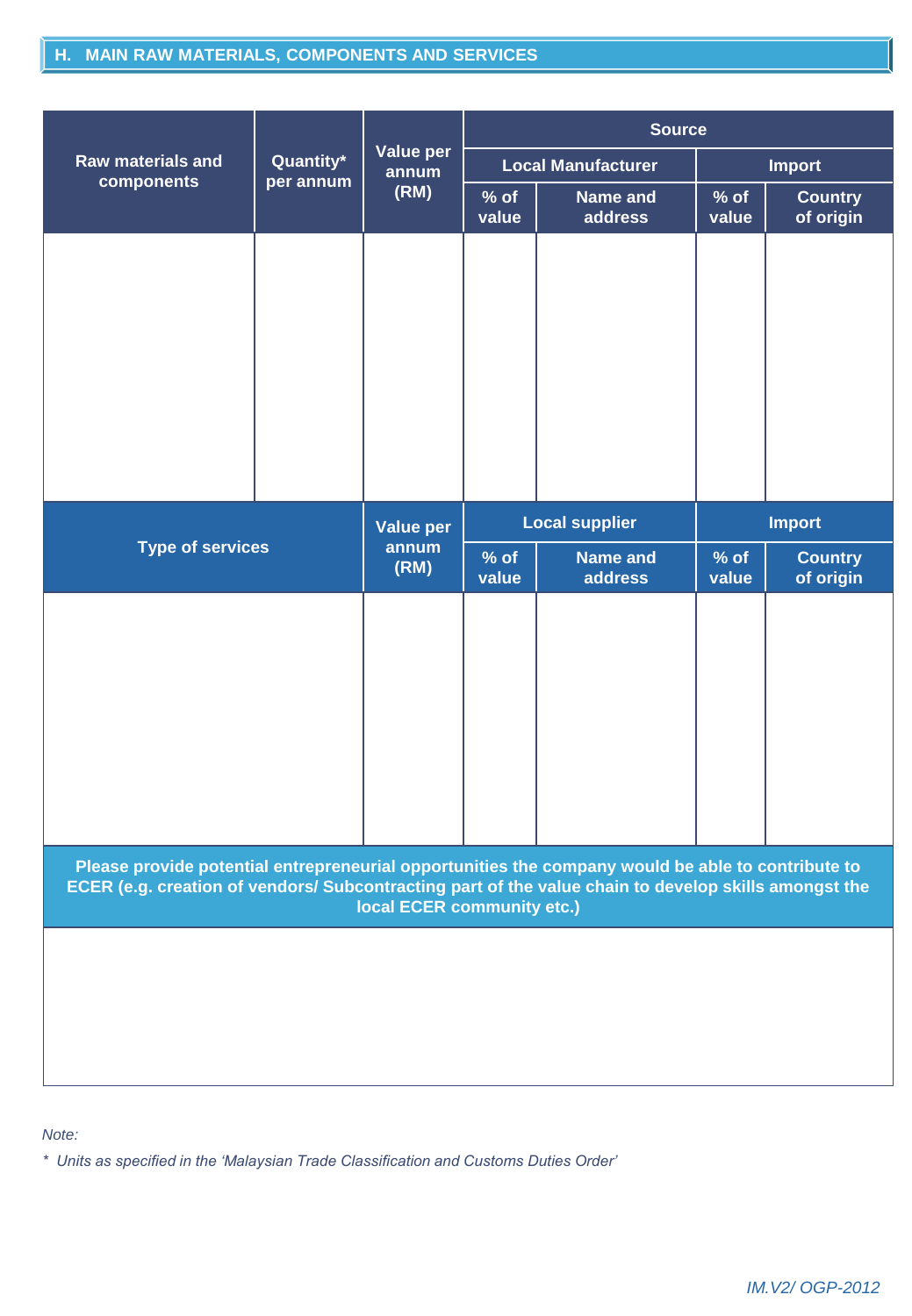# **I. PRODUCTION SCHEDULE\***

|                                | Year 1     |                                 |            | Year 2                          | Year 3     | <b>Maximum</b>                  |                                                      |
|--------------------------------|------------|---------------------------------|------------|---------------------------------|------------|---------------------------------|------------------------------------------------------|
| <b>Products/</b><br>activities | Quantity** | Ex-<br>factory<br>value<br>(RM) | Quantity** | Ex-<br>factory<br>value<br>(RM) | Quantity** | Ex-<br>factory<br>value<br>(RM) | annual<br>production<br>capacity per<br>8-hour shift |
|                                |            |                                 |            |                                 |            |                                 |                                                      |
|                                |            |                                 |            |                                 |            |                                 |                                                      |
|                                |            |                                 |            |                                 |            |                                 |                                                      |
|                                |            |                                 |            |                                 |            |                                 |                                                      |
|                                |            |                                 |            |                                 |            |                                 |                                                      |
|                                |            |                                 |            |                                 |            |                                 |                                                      |
|                                |            |                                 |            |                                 |            |                                 |                                                      |
|                                |            |                                 |            |                                 |            |                                 |                                                      |
|                                |            |                                 |            |                                 |            |                                 |                                                      |
|                                |            |                                 |            |                                 |            |                                 |                                                      |
| <b>Total</b>                   |            |                                 |            |                                 |            |                                 |                                                      |
| <b>Number of</b><br>shifts     |            |                                 |            |                                 |            |                                 |                                                      |

#### *Note:*

*\* If there is more than one factory location, please provide the same information on a separate sheet of paper*

*\*\* Units as specified in the 'Malaysian Trade Classification and Customs Duties Order'*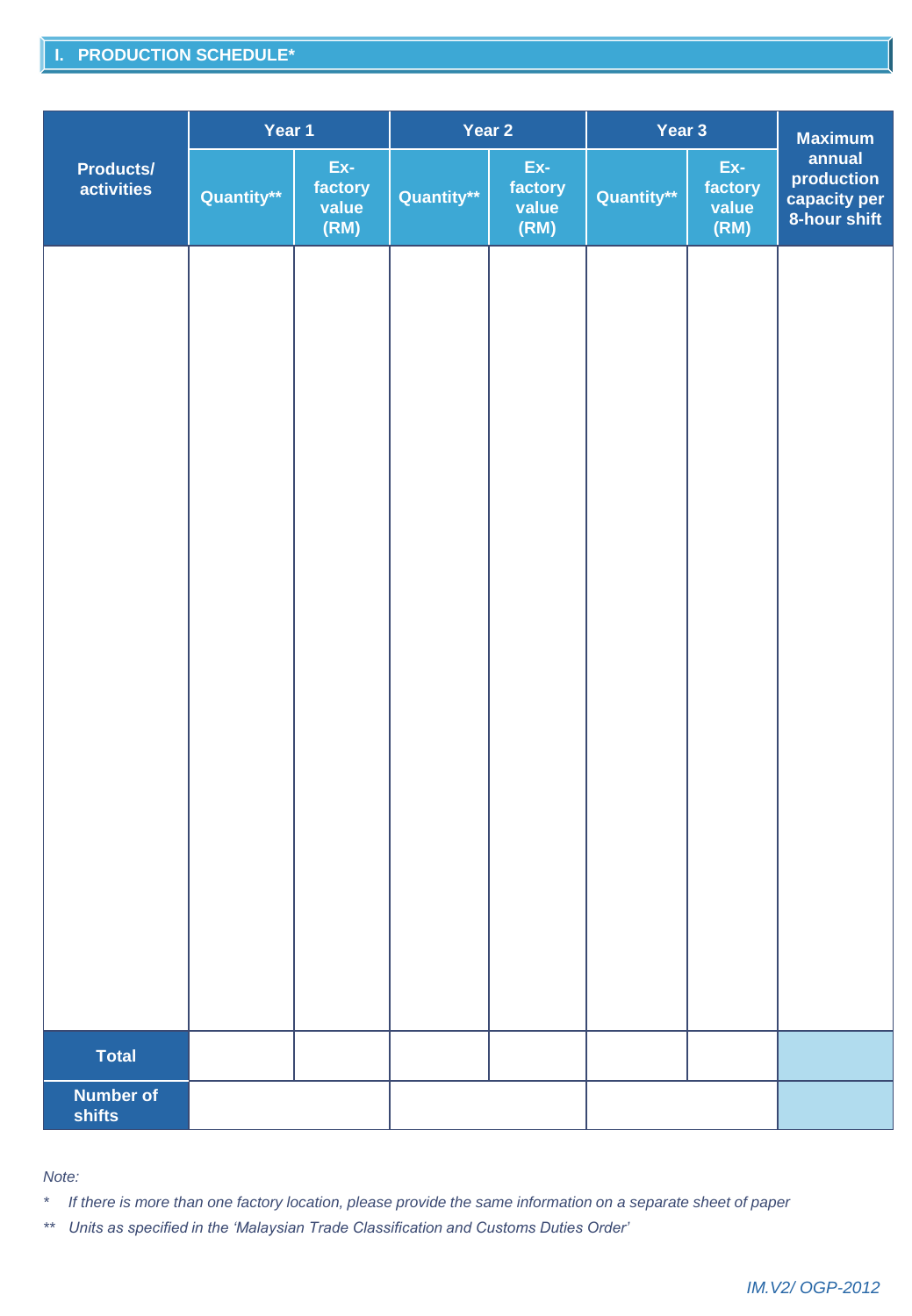## **J. MARKET**

|                                | % of market |        |        |                            |
|--------------------------------|-------------|--------|--------|----------------------------|
| <b>Products/activities</b>     | Year 1      | Year 2 | Year 3 |                            |
| For domestic market            |             |        |        | <b>Principal Consumers</b> |
| For FZ/LMW <sup>*</sup> market |             |        |        |                            |
| For export market              |             |        |        | <b>Destinations</b>        |

*Note:*

*\* Free Zone/ Licensed Manufacturing Warehouse*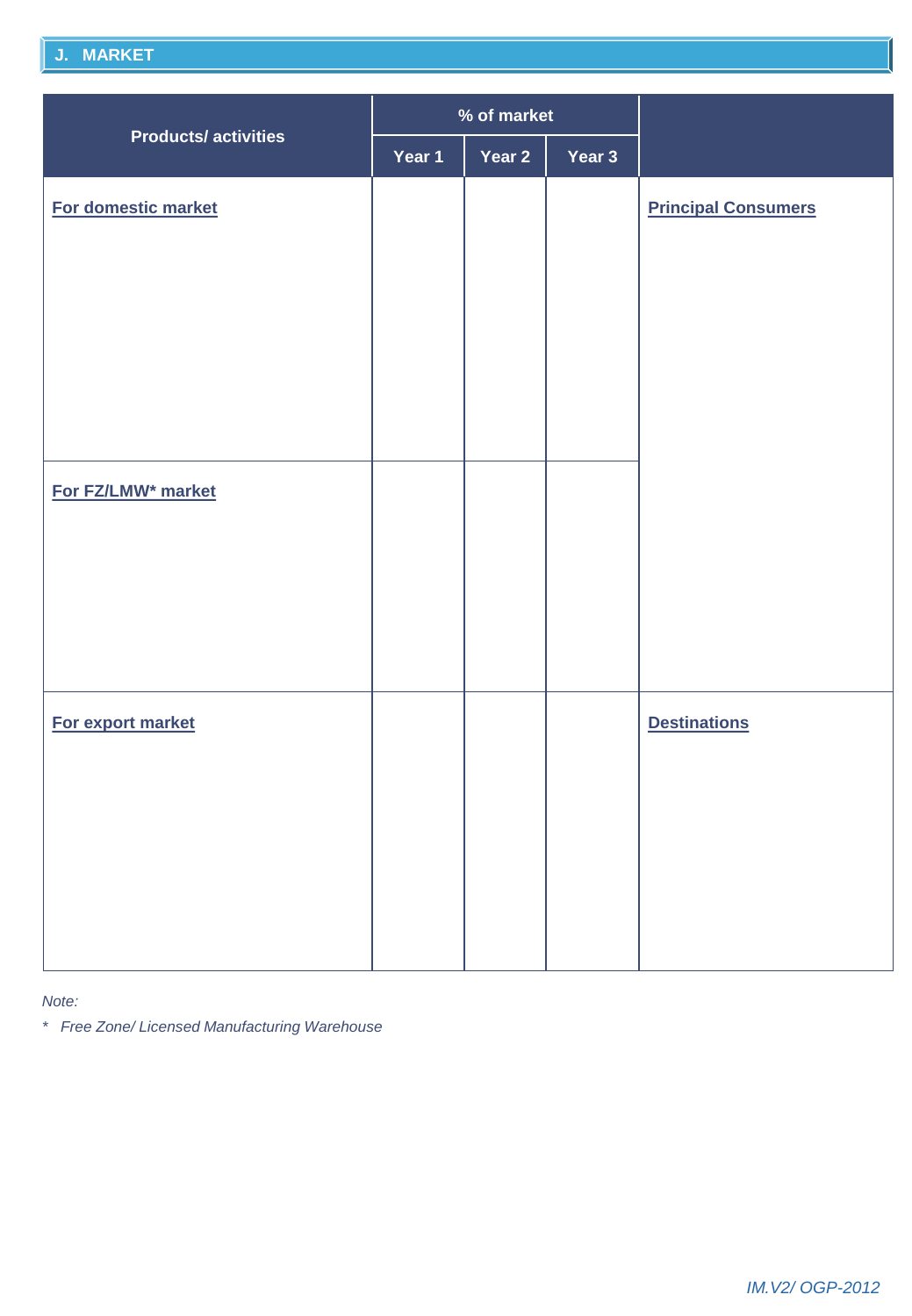#### **K. PRODUCT PRICING**

| <b>Item</b>                |                                                                                        | % of ex-factory price for each product |                  |                  |
|----------------------------|----------------------------------------------------------------------------------------|----------------------------------------|------------------|------------------|
|                            |                                                                                        | <b>Product 1</b>                       | <b>Product 2</b> | <b>Product 3</b> |
| (a)                        | Cost of imported raw materials/components                                              |                                        |                  |                  |
| (b)                        | Cost of local raw materials/componenets                                                |                                        |                  |                  |
| $\left( \mathrm{c}\right)$ | Cost of energy and fuel                                                                |                                        |                  |                  |
| (d)                        | Cost of labour                                                                         |                                        |                  |                  |
| (e)                        | Depreciation                                                                           |                                        |                  |                  |
| (f)                        | Interest payments, indirect taxes, quit rent & etc                                     |                                        |                  |                  |
| (g)                        | Administrative and marketing costs                                                     |                                        |                  |                  |
| (h)                        | Cost of technology (including royalty, management<br>services and other related costs) |                                        |                  |                  |
| (i)                        | <b>Manufacturing Profit</b>                                                            |                                        |                  |                  |
|                            | <b>Total</b>                                                                           | 100%                                   | 100%             | 100%             |

#### *Note:*

*\* If there are more products, please provide the same information on a separate sheet of paper*

# **DETAILS OF EXPATRIATE POSTS**

Please complete this section if the applicant is applying for expatriate posts. Please exclude the expatriate posts that have been directly applied for to the Immigration Department or any other department.

#### **1. New/ additional posts applied for**

| Designation* | Type of post<br>(key/term post) | <b>Number</b> | <b>Duration</b><br>$(\overline{\mathsf{Years}})$ |
|--------------|---------------------------------|---------------|--------------------------------------------------|
|              |                                 |               |                                                  |
|              |                                 |               |                                                  |
|              |                                 |               |                                                  |
|              |                                 |               |                                                  |
|              |                                 |               |                                                  |
|              |                                 |               |                                                  |
|              |                                 |               |                                                  |
|              |                                 |               |                                                  |

*Note:*

*\* Please list according to priority*